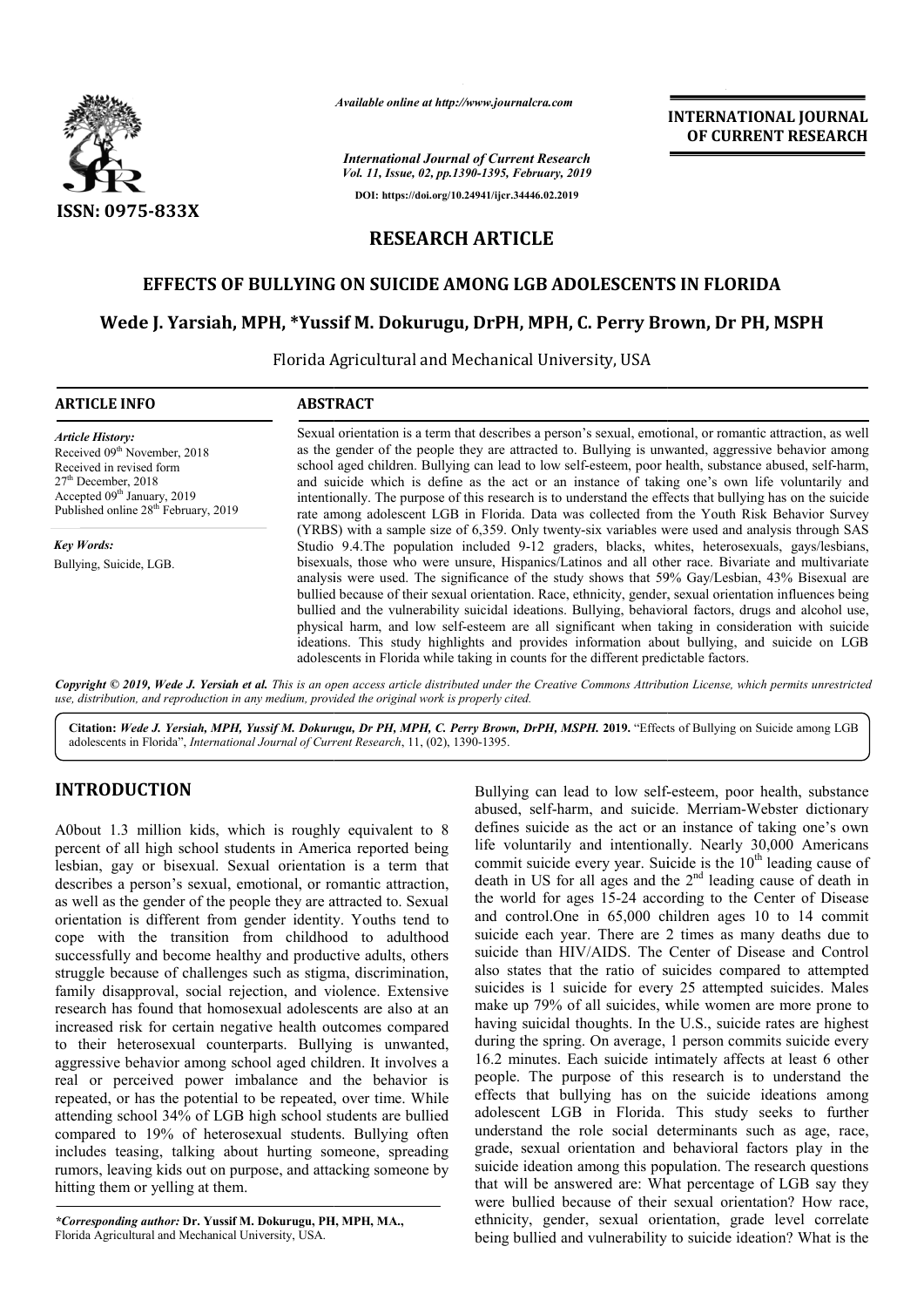association between being bullied and these behavioral factors such as drug usage, alcohol usage, physical harm and low selfesteem?

*Literature Review:* More than 40 years ago, research on bullying started (Olweus, 1973, 1978) and this behavior was defined as an 'aggressive, intentional acts carried out by a group or an individual repeatedly and over time against a victim who cannot easily defend him or herself' (Olweus, 1993, p. 48).Bullying is a component of this hierarchy and has its own structure. Every seven minutes a child is bullied. According to Dr. Dan Olweus, there are seven different levels within the bullying ladder: the students who want to bully and initiate the action, their followers or henchmen, supporters or passive bullies, passive supporters or possible bullies, disengaged onlookers, possible defenders, and defenders who dislike the action of bullying and help those that are victimized (Olweus, 2001).Two hundred and eighty thousand students are physically attacked in secondary schools each month. One hundred and sixty thousand students stay home from school every day due to bullying.

Forty-three percent of students fear harassment in the bathroom at school. Bullying comprises of verbal attacks like name calling, threats, physical behaviors including hitting, kicking, damaging victim's property), and relational/social aggression like social exclusion, and rumor spreading (Monks & Smith, 2006; Olweus, 1993; Smith, 2014) up to the most recent forms of attacks through Internet and new technologies which is also referred to as cyber bullying. A study conducted in 2010 study that involved a random sample of 2,212 teen males and 2,162 teen females, the male to female ratio varied the most in the following three areas: victimization within a person's lifetime (16.6% for males vs. 25.1% for females), admitted to a cyber bullying offense within a person's lifetime (17.5% for males vs. 21.3% for females), and had a hurtful comment posted about oneself online (10.5% for males vs. 18.2% for females) (Hinduja & Patchin, 2010b, p. 1). Another study that was conducted by the Cyberbullying Research Center involving a sample size of 468 students revealed that females are typically more emotionally affected by cyberbullying than males. The females in the study reported being frustrated  $(39.6\%)$ , angry  $(36\%)$ , and sad  $(25.2\%)$  more often than males who reported lower percentages in each category (27.5%, 24.3%, 17.9% respectively).

There have been several high-profile cases involving teenagers taking their own lives in part because of being harassed and mistreated over the Internet (Apollo, 2007; Halligan, 2006; Jones, 2008). Cyberbullicide is defined as suicide indirectly or directly influenced by experiences with online aggression (Hinduja & Patchin, 2009). One factor that has been linked to suicidal ideation is experience with bullying in and around school and the neighborhood (Carney, 2000; High, 2007; Marr & Field, 2001). In addition to those who successfully end their life, many other adolescents strongly think about and even attempt suicide. It is therefore essential that researchers work to identify the causes and correlations of these outcomes among this vulnerable population (Hinduja, Patchin, 2010). Over 50% of all suicides are completed with a firearm. Youth suicide continues to be a significant public health concern in the United States. In 2015, 17.7% of high school students reported seriously considering attempting suicide, and 8.6% actually attempted suicide during the previous 12 months

(CDC, 2016). Media campaigns such as the" It Gets Better Project" has emerged to promote the message that suicide is not the answer. A recent study by Russell, Everett, Rosario and Brikett in 2014, found some race/ethnicity and gender differences in victimization in the Youth Risk Behavior Survey (YRBS) data. For example, White and Hispanic sexual minorities skipped school because they felt unsafe more often than their heterosexual peers. The Gay, Lesbian and Straight Education Network 2011 National School Climate Survey found that Black LGBT students were less likely to feel unsafe at school or report physical or verbal harassment because of their sexuality than their White, Hispanic, or multiracial LGBT peers (Kosdw et al., 2012). Kosciw, Greytak and Diaz also found that Black LGBT students were less likely to experience victimization related to sexual orientation compared with White LGBT youths in 2009.

The focus of suicide prevention programs on LGB youths is warranted because research suggests that these youths are at higher risk for suicide and suicidal behaviors than are their heterosexual peers. (Stone et al., 2014; Eisenberg & Resnick, 2006; Russell& Joyner, 2001; Russell, 2003). LGB youths have higher odds of reporting suicidal thoughts, plans, and attempts (Stone et al., 2014; Russell &Joyner, 2001; Russell,2003). The strain of coping with the stigma of being a sexual minority in a society in which heterosexuality is normative is often referenced for explaining why LGB youths are at higher risk for suicide (Russell, Joyner, 2006; Wilkinson & Pearson, 2012). Studies show that when youths attend schools with cultures that are more likely to stigmatize LGB youths, their mental health outcomes are even worse. LGB youths may experience is apparent when one examines the percentage of LGB youths who experience harassment and bullying (Kosdw, Greytak, Bartkierwicz, Boesen, Palmer, 2012). Of the gay, lesbian, bisexual, or transgender (LGBT) 6th- to 12th-grade students from the 2011 National School Climate Survey of the Gay, Lesbian and Straight Education Network,8 55% reported some form of electronic harassment (Kosdw,2012). Additionally, estimates indicate that between 80% and 91%® of LGBT students reported being the victim of name calling and verbal harassment in the school setting, and at least 40% have been physically harassed.

Whether the harassment is online or in person does not change the negative effects victimization can have on adolescents' mental health and well-being (Schneider, O'Donnell, Stueve, Coulter,2012). Youths who are bullied or harassed are more likely to report delinquent behaviors, depression, low selfesteem, poor school performance, and higher levels of alcohol and drug use (Brikett et al,2009; Crosnoe,2011; Hall-Lande et al,2007; Hepburn et al., 2012; Bearman & Moody, 2004; Eaton et al,2012, Patrick et al., 2010). Youths who reported being victimized or bullied had higher odds of attempting suicide and planning to complete suicide (Shields, Whitaker, Glassman, Frank, Howard, 2012). Despite the prevalence of bullying among LGBT youths, there may be important race/ ethnicity and gender variations to consider. Previous research suggests that males are more likely than females to report being bullied (Kshirsaga et al., 2007; Solberg et al., 2007), and that White adolescents are more likely than Black adolescents (Nansel et al., 2001), to report being bullied. However, admittedly, these findings are far from conclusive because other research has found no evidence of racial differences in bullying (Hepburn, Azrael, Molnar, Miller, 2012).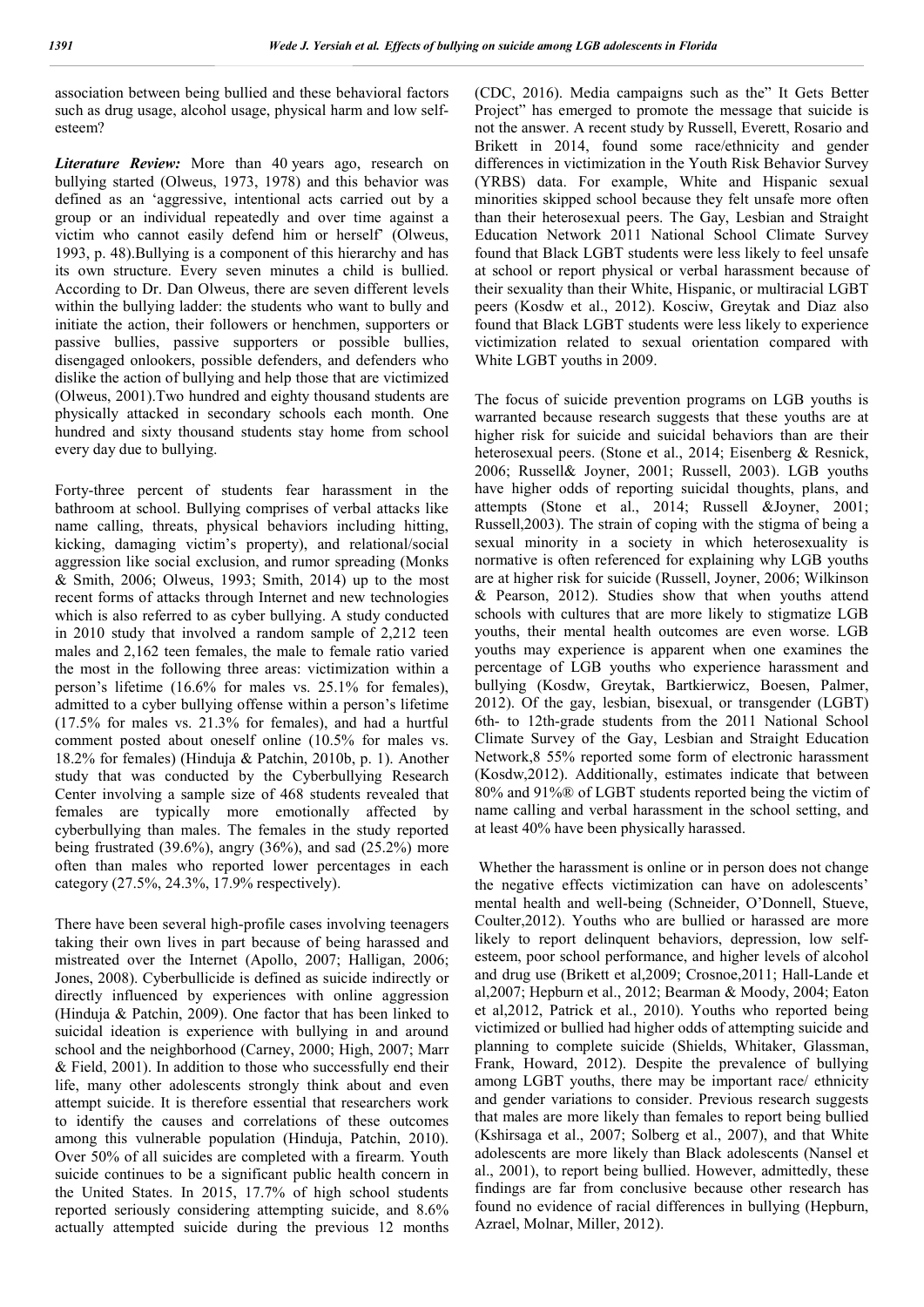## **MATERIALS AND METHODS**

The data that was used in this study came from the 2015 Youth Risk Behavior Survey (YRBS). The YRBS is a nationwide dataset for the United States from all national and most of the weighted national, state and large urban school district surveys conducted from 1991 to 2015. This study used the national data from only the year of 2015 and only for the state of Florida from the Youth Risk Behavior surveys, which was conducted under the guidance of the Center of Disease Control (CDC) Youth Risk Behavior Surveillance System. The YRBS procedures are anonymous and voluntary participations designed to protect students' privacy. The students completed an anonymous, self-administered questionnaire during one class period and record their responses on a computerscannable questionnaire booklet or separate answer sheet. The purpose of the YRBS is to assess the prevalence and correlates of key health and risk behaviors in adolescence that are related to leading causes of morbidity and mortality in the United States. The data for this study was analyzed through the 9.47 Statistical Analysis Software (SAS). The total sample size was 6,359 and there were only 26 variables used out of 267.

The 26 variables included the demographics (variables age, grade, sex, race, sexid and q89), behavioral variable included substance uses (variables q33, q43, q47, q49, q57), bullying, low self-esteem and harm (variables q26, q20, q24, q25, q17, q16, qbullygay), and suicide ideations (variables q27-q30). Mostly all the 26 variables were recoded using dummy variables to indicate no and yes. The variable age was put into five categories instead of eight. Ages 12 and younger, ages 13 and ages 14 were all combined because the number of individuals in those categories were very small which would have caused that skewered in the data. Frequency codes were ran to see the different distributions between the different variables that were kept. Other researches tend to use age instead of grades, so this study will later drop grade because the was not much difference in the age of the individuals compared to grade when correlation analysis were ran. Univariate analysis were ran to see the frequency distributions and percentages for most of the variables. Bivariate chi square analysis were done to examine the associations between the dependent variable (being bullied because of sexual orientation) and other predictor variables (substance use, low self-esteem and suicide ideations). Multivariate analysis (logistic regression) were ran for the dependent variable (suicide) and significant predictors from bivariate analysis to effect that all these predictors has on suicide ideation of adolescents in Florida.

## **RESULTS**

*Characteristic/ Demographics of the sample:* The distribution of males  $(49.06\%)$  and females  $(50.94\%)$ , in this study were equally distributed and for race whites makes up 38.60%, Hispanic/ Latinos makes up 33.88%, Blacks made up 19.26%, and all other race made up 8.26% of the population. Approximately 88% of the students in this study were heterosexual and Lesbians, Gays and Bisexuals makes up only 8% of the sample. Only 18.61% of the students received As and Bs in school for grades. 15 years old, 16 years old, and 17 years old makes up 74% of the population. And the grade levels of these student were almost evenly distributed. 27.78% were ninth graders, 28.41% were in the tenth grade 23.45% are eleventh graders and 20.36% of the population were in the twelfth grade. Additional details of the same are shown in Table 1.When asked about substance use, nine percent of the students currently smokes cigarettes. Thirty-six percent have used marijuana, 20.96% currently smokes marijuana 12.86% have used prescription drugs and 32.69% currently drinks alcohol (Table 2). As shown in Table 3, 4 and 5 the behavioral distributions, bullying, and the suicide ideations, that students were asked about, 26.83% of these students reported feeling sad and hopeless. Just about 7.36% of them felt threatened at school and got into physical fights at school. And 8.05% of them were concerned about their safety concerns. About eighteen percent were bullied electronically and 9.45% of the students were bullied because of their sexual orientations. Fourteen percent considered suicide, twelve percent made suicidal plans and 8 percent of the student attempted suicide.

#### **Table 1: Demographic Characteristics of Study Population**

| <b>Attribute</b>     | Number | Percent |
|----------------------|--------|---------|
| Sex                  |        |         |
| Female               | 3199   | 50.94%  |
| Male                 | 3081   | 49.06%  |
| Age                  |        |         |
| $\le$ =12-14 yrs old | 756    | 11.89%  |
| 15 yrs old           | 1670   | 26.26%  |
| 16 yrs old           | 1668   | 26.23%  |
| 17 yrs old           | 1411   | 22.19%  |
| 18 yrs & older       | 854    | 13.43%  |
| Race                 |        |         |
| White                | 2391   | 38.60%  |
| <b>Black</b>         | 1193   | 19.26%  |
| Hispanic/Latino      | 2099   | 33.88%  |
| All other race       | 512    | 8.26%   |

#### **Table 2: Substance Use Behaviors of Respondents**

| <b>Attribute</b>                   | <b>Number</b> | Percent % |
|------------------------------------|---------------|-----------|
| <b>Current cigarette use</b>       |               |           |
| <b>No</b>                          | 5682          | 90.52%    |
| Yes                                | 595           | 9.48%     |
| <b>Ever use Marijuana</b>          |               |           |
| <b>No</b>                          | 3981          | 64.35%    |
| Yes                                | 2205          | 35.65%    |
| <b>Currently us Marijuana</b>      |               |           |
| <b>No</b>                          | 4931          | 79.04%    |
| Yes                                | 1308          | 20.96%    |
| <b>Ever use prescription Drugs</b> |               |           |
| <b>No</b>                          | 5494          | 87.14%    |
| Yes                                | 811           | 12.86%    |
| <b>Current alcohol use</b>         |               |           |
| <b>No</b>                          | 4122          | 67.31%    |
| Yes                                | 2002          | 32.69%    |

#### **Table 3. Sexual Identity and Grade of Respondents**

| <b>Attribute</b>        |      | Number   Percent % |
|-------------------------|------|--------------------|
| <b>Sexual Identity</b>  |      |                    |
| Heterosexual            | 5144 | 87.51%             |
| Gay/Lesbian             | 126  | 2.14%              |
| Bisexual                | 359  | 6.11%              |
| Not Sure                | 249  | 4.24%              |
| <b>Grade Level</b>      |      |                    |
| 9 <sub>th</sub>         | 1745 | 27.78%             |
| 10 <sup>th</sup>        | 1785 | 28.41%             |
| 11th                    | 1473 | 23.45%             |
| 12 <sup>th</sup>        | 1279 | 20.36%             |
| <b>Grades in School</b> |      |                    |
| A 8 B                   | 1075 | 18.61%             |
| All other grades        | 4703 | 81.39%             |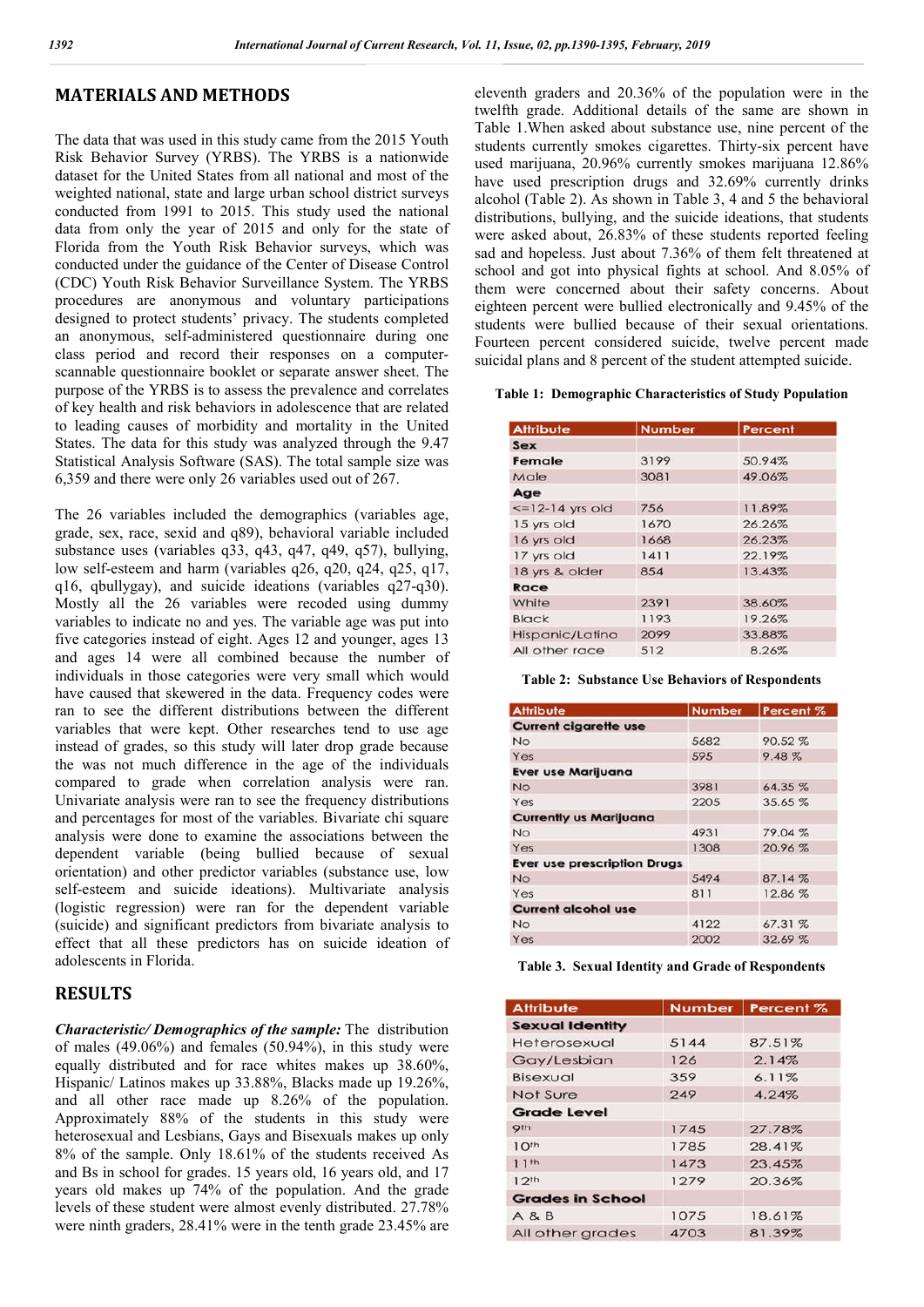#### **Table 4. Social Attitudes and School Behaviors**

| <b>Attributes</b>                   | <b>Number</b> | Percent <sub>%</sub> |
|-------------------------------------|---------------|----------------------|
| <b>Safety concerns at</b><br>school |               |                      |
| <b>No</b>                           | 5816          | 91.95%               |
| Yes                                 | 509           | 8.05%                |
| <b>Threatened at school</b>         |               |                      |
| <b>No</b>                           | 5862          | 92.65%               |
| Yes                                 | 465           | 7.35%                |
| <b>Physical fights at</b><br>school |               |                      |
| <b>No</b>                           | 5774          | 92.64%               |
| Yes                                 | 459           | 7.36%                |
| <b>Felt Sad &amp; Hopeless</b>      |               |                      |
| <b>No</b>                           | 4607          | 73.17%               |
| yes                                 |               | 26.83%               |

| <b>Attribute</b>                          | <b>Number</b> | Percent <sub>%</sub> |  |  |
|-------------------------------------------|---------------|----------------------|--|--|
| <b>Bullied at school</b>                  |               |                      |  |  |
| <b>No</b>                                 | 5352          | 84.62%               |  |  |
| Yes                                       | 973           | 15.38%               |  |  |
| <b>Electronically bullied</b>             |               |                      |  |  |
| <b>No</b>                                 | 5580          | 88.25%               |  |  |
| Yes                                       | 743           | 11.75%               |  |  |
| <b>Bullied b/c labelled</b><br><b>GLB</b> |               |                      |  |  |
| <b>No</b>                                 | 5578          | 90.55%               |  |  |
| Yes                                       | 579           | 9.45%                |  |  |
|                                           |               |                      |  |  |

**Table 5. Bullying Experiences at School**

*Bivariate Analysis (Chi Square)***:** When looking at the associations of Lesbians, Gays and Bisexuals who were bullied because of their sexual orientations, there is a significant among all four types of sexual identifications that were looked at in this study. Fifty-nine percent gays/lesbians, forty-three percent bisexuals, twenty-five percent of those individuals who were unsure about their sexuality reported being bullied because of how they identify themselves sexually. Looking at how race may play a factor when it comes to bullying, 32.13% of Hispanics/Latinos and 43.86% of whites were more likely to be bullied because of their sexual orientation based on their race compared to blacks/ African Americans (13.90%) and all other race (10.11%).

This result turned out to be not significant. See table 5 for more details. When taking in consideration of the other predictor variables like suicide ideations, behavioral factors and bullying because of sexual orientations, the bivariate analysis were ran. The results showed that there was significance between all the predictors variables except the student's grades in school. Fifty-three percent used marijuana, 35.28% currently uses marijuana, 25.44% smokes cigarette, 28.80% uses prescription drugs and 49.72% of the students currently drinks alcohol. About 45% of those students who were bullied because of their sexual orientations considered suicide, 37.97% of them made suicidal plans and 30.53% attempted suicide. More than half of the students who were bullied because of their sexuality felt sad and hopeless (59.16%), 23.53% were threatened at school, 22.88% were concerned about their safety at school and 17.93% were involved in a physical fight at school.

Table 8 shows no significance which were mentioned before, however 78.48% of the students bullied had As and Bs in school.

*Multivariate Analysis (Logistic Regression):* When looking at how sex, race, age, sexual identification and grades in school influences the dependent variable which is suicide ideations. The results showed that males are 49% less likely to consider suicide, 49% less likely to make suicidal plans and men have a higher odds of not attempting suicide compared to women.

| <b>Table 6. Made Plans for Suicide</b> |  |  |  |  |
|----------------------------------------|--|--|--|--|
|----------------------------------------|--|--|--|--|

| Attribute                 | <b>Odds Ratios</b> | 95% Confidence |       |
|---------------------------|--------------------|----------------|-------|
| Gender                    |                    |                |       |
| <b>Males vs. Females</b>  | 0.489              | 0.400          | 0.599 |
| Race                      |                    |                |       |
| Black vs. white           | 0.667              | 0.502          | 0.884 |
| Hispanic/Latinos          | 0.945              | 0.761          | 1.174 |
| All other                 | 1,310              | 0.944          | 1.819 |
| Age                       |                    |                |       |
| 15ys vs. 14 and younger   | 0.861              | 0.629          | 1.179 |
| 16 yrs vs. 14 and younger | 0.852              | 0.622          | 1.168 |
| 17 yrs vs. 14 and younger | 0795               | 0.574          | 1.102 |
| 18yrs vs. 14 and younger  | 0.778              | 0.536          | 1.128 |

#### **Table 7. Made Plans for Suicide by Orientation and School Grades**

| <b>Affribute</b>               | <b>Odds Ratios</b> | 95% Confidence |       |
|--------------------------------|--------------------|----------------|-------|
| <b>Sex Identity</b>            |                    |                |       |
| Gay/Lesbian vs. helerosexual   | 3.665              | 2 308          | 5.820 |
| Bisexual vs heterosexual       | 4.946              | 3.776          | 6.478 |
| Not sure vs. helerosexual      | 2.748              | 1.904          | 3.967 |
| Grades in school               |                    |                |       |
| A's & B's vs. all other grades | 0.704              | 0.560          | 0.885 |

#### **Table 8. Multivariate Analysis for Attempted Suicide**

| Attribute                       | <b>Odds Ratios</b> | 95% Confidence |       |
|---------------------------------|--------------------|----------------|-------|
| <b>Sex identity</b>             |                    |                |       |
| Gay/Lesblan vs. heterosexual    | 5.388              | 3.158          | 9.193 |
| <b>Bisexual vs helerosexual</b> | 6.538              | 4.756          | 8.988 |
| Not sure vs. heterosexual       | 5.604              | 3.745          | 8.386 |
| Grades in school                |                    |                |       |
| A's & B's vs. all other grades  | 0.501              | 0.381          | 0.658 |

### **Table 9. Suicide Attempts by Gender, Race, and Age**

| <b>Attribute</b>            | <b>Odds Ratios</b> | 95% Confidence |       |
|-----------------------------|--------------------|----------------|-------|
| Gender                      |                    |                |       |
| Males vs. Females           | 0.564              | 0.436          | 0.730 |
| Race                        |                    |                |       |
| <b>Black vs. White</b>      | 1.544              | 1.107          | 2.153 |
| Hispanic/Latinos vs. Whites | 1.305              | 0.980          | 1.738 |
| All other vs. Whites        | 1.566              | 1.014          | 2.419 |
| Age                         |                    |                |       |
| 15ys vs. 14 and younger     | 0.760              | 0.513          | 1.127 |
| 16 yrs vs. 14 and younger   | 0.791              | 0.534          | 1.174 |
| 17 yrs vs. 14 and younger   | 0.722              | 0.479          | 1.088 |
| 18yrs vs. 14 and younger    | 0.711              | 0.443          | 1.143 |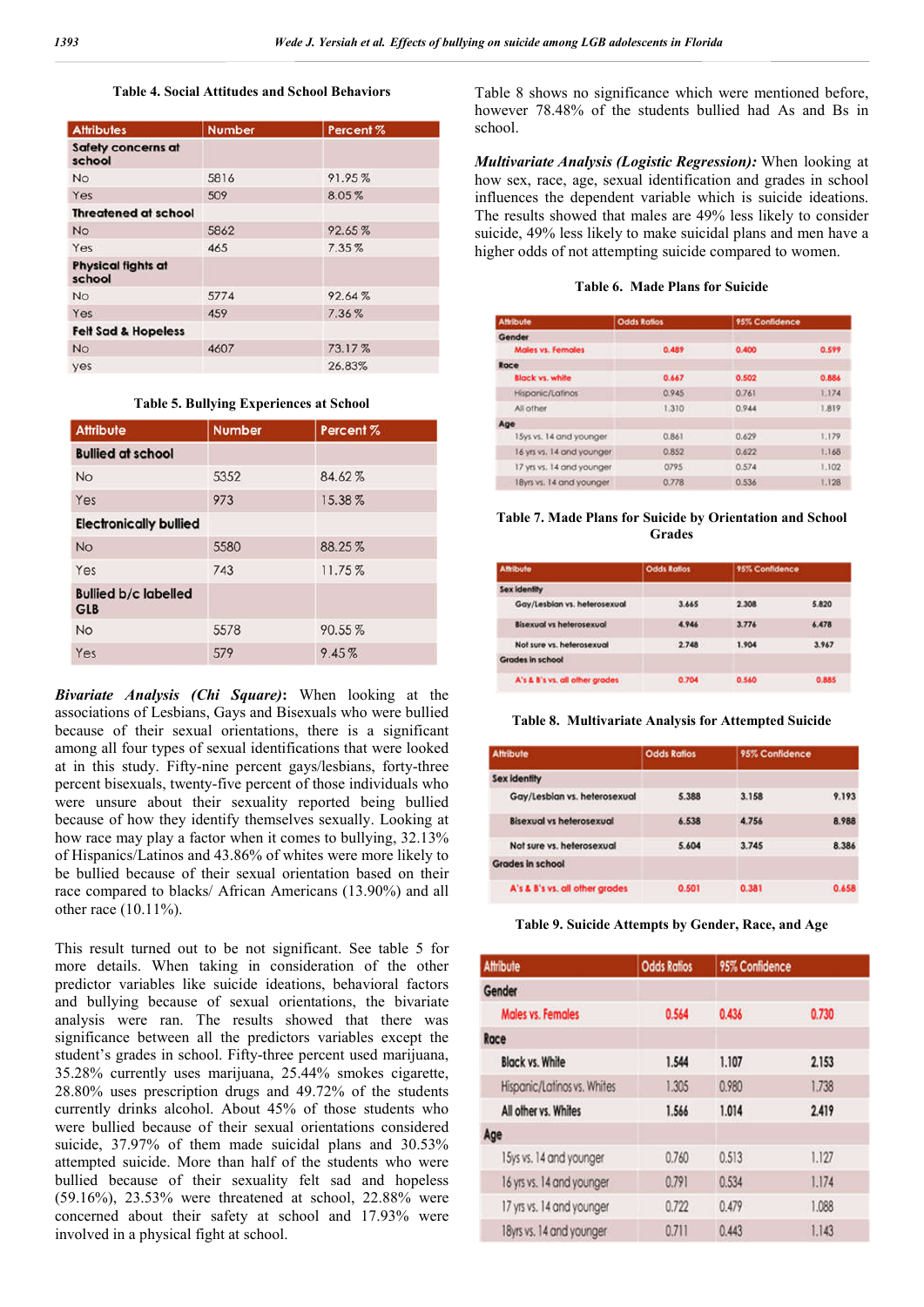### **Table 10. Summary of Multivariate Factors Associated with Suicide Attempts**

| <b>Attribute</b>                 | <b>Odds Ratios</b> | 95% Confidence |        |
|----------------------------------|--------------------|----------------|--------|
| Feeling sad/hopeless vs NO       | 7.662              | 5.385          | 10.903 |
| <b>Males vs. Females</b>         | 0.512              | 0.360          | 0.729  |
| Blacks/AA vs. Whites             | 2.434              | 1.589          | 3.728  |
| Hispanic/Latinos vs. Whites      | 1.481              | 1.040          | 2.107  |
| All other race vs. Whites        | 1.721              | 1,018          | 2.910  |
| Gays/Lesblans vs. Heterosexual   | 2.847              | 1.436          | 5.643  |
| <b>Bisexual vs. Heterosexual</b> | 2.816              | 1.895          | 4.185  |
| Unsure vs. Heterosexual          | 1.981              | 1.131          | 3.467  |
| Current cigarette use vs NO      | 1.801              | 1.155          | 2.807  |
| Current alcohol use vs NO        | 1.025              | 0.749          | 1.637  |

# **DISCUSSION**

The sex of the participants were equally distributed between males (49.06%) and females (50.94%). Majority of the individual sin the sample where whiles and Hispanic/ Latinos compared to their blacks/ African America counterparts. Eighty percent of the sample size classified themselves as lesbian, gay, and bisexual. About 19 percent of the students rated themselves as receiving A's and B's in school. Close to one-third of the high schoolers who were bullied attempted suicide and 44.89% considered suicide and 37.9% of the made plans. When it came to discussing the significant associations. Males, blacks, and A's and B's are the protectors considering and planning suicide and the predictors factors were LGB and those individuals who were not sure about their sexuality. The protectors when it came to attempt sucide were males and the students that had A's and B's. the predicators were the students when were black/African America and all other races and those who were unsure about their sexuality.When looking at all the factors when attempting suicides, the protectors were the students with a's and b's and those individuals who were males. The predictors were those students who were blacks, felt sad and hopeless, LGB and those unsure about their sexuality, those who smoke cigarettes and those who do prescription drugs, those students who were threaten, electronically bullied, bullied at school and those who got in physical fights

### **Conclusion**

Findings from this study indicates very similar findings and correlation to this research and other pervious findings from other researched. The Center of Disease Control states that "eight percent of all high school students in America reported being lesbians, gays and bisexuals. The results from this research correlates that eight percent of the adolescents in Florida classifies themselves as gay, lesbian and bisexual. Another study states that women are more prone to having suicide ideations. This research proves that women are more likely and have higher odds of suicidal ideations compared to men. The same results about white adolescents being more like than black to being bullied than black adolescent is also supported by a research conducted by Nansel. Teenagers may be turning to alcohol, drugs, and other substances as a way of coping with their emotions of being bullied which can lead to suicidal ideations. This could be the reason why all these factors were significant. Bullying can trigger depression among vulnerable teens and can prolong feeling sad and hopeless, so this is probably why these adolescents are taking prescription drugs.

Age and grade are correlated, and neither one of these factors influence having suicidal ideations. Knowing the problems, and seeing that sexual orientation, bullying and Individuals who are bullied are more likely to engage in suicidal ideations. Race, gender, sexual identifications, substance use, behavioral factors corresponds with suicide ideations among adolescents. 59% Gay/Lesbian, 43% Bisexual were bullied because of their sexual orientation. Race, gender, sexual orientation is associated with being bullied and the vulnerability to suicidal ideations. Bullying, behavioral factors, drugs and alcohol use, physical harm, and low self-esteem are all significant when taking in consideration with suicide ideations. Suicide all play a factor with each other. Race, gender, sexual identifications, substance use, behavioral factors call has had effect on suicide ideations among adolescents

### **Limitations and Recommendation**

The YRBS dataset already comes with limitations including: all surveys are not in the dataset. State and district YRBDS dataset are owned and controlled by the health and education agencies that conducted the surveys. Some of the agencies did not give the CDC permission to include their data in the combined datasets. Therefore, some analyses conducted using the combined dataset may produce results that do not match results previously published by the CDC. Limitation number two is that the combined datasets are based on the 2015 YRBS stander questionnaire and include data form selected optional YRBS questions. The third limitation is that many states, and district surveys do not include all the standard questions in their questionnaires. However, the limitations that were encounter during this research were the inability to distinguish the difference between the physical and cyber bullying questions. The sample size of the data of blacks in the study, also the inability to know the types of prescription drugs or why the adolescents might be taking prescription drugs. No specificity on school bullying regarding verbal or physical and achieving statistical significance because of large sample size. Some recommendations to help solve and improve and to make and impact on these high schoolers lives are the following. To have better suicide ideations surveillance for all students including LGB students. To have more suicide and anti-bullying prevention programs for parents teachers and students and to have a Bully & suicide hotlines that student can report being bullied, or know someone is being bullied and a Text alert or app for students who are not comfortable with talking to someone about the situation. Support groups for those students who are bullied and those students who are suicidal. The school should have a biweekly/ monthly counseling sections for student who are being bullied to suppressed suicidal ideations. They should conduct Seminars to bring awareness to bullying and suicide, so the students, parents and teacher will be able to properly identify the students who are being bullied and those kids who may be suicidal. There should also be awareness and Information sections at teacher parents' meetings. A system should be implemented to where they have classes to teach, consequences for those individuals who are doing the bullying and rewards for good behaviors and those students who help someone not commit suicide.

## **REFERENCES**

Bearman PS., Moody J. 2004. Suicide and friendships among American adolescents. *Am J Public Health.,* 94(l):89-95.